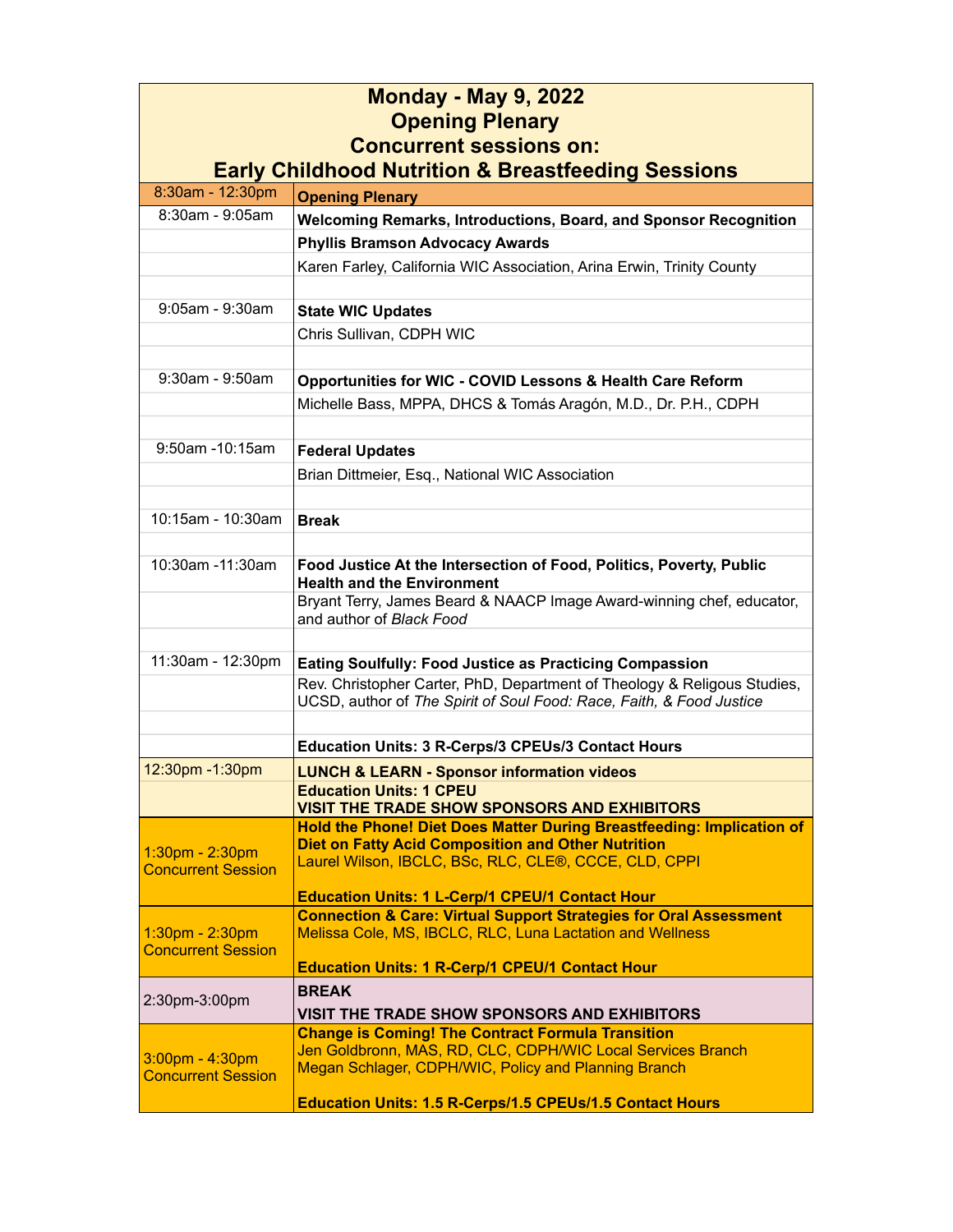| $3:00$ pm - 4:30pm                                   | <b>New ABM Mastitis Spectrum Protocol 2022</b><br>Katrina Mitchell, MD, IBCLC, PMH-C                                                                                                                                                        |  |
|------------------------------------------------------|---------------------------------------------------------------------------------------------------------------------------------------------------------------------------------------------------------------------------------------------|--|
| <b>Concurrent Session</b>                            | Education Units: 1.5 L-Cerps/1.5 CPEUs/1.5 Contact Hours                                                                                                                                                                                    |  |
| <b>Tuesday, May 10, 2022</b>                         |                                                                                                                                                                                                                                             |  |
| <b>Concurrent sessions on:</b>                       |                                                                                                                                                                                                                                             |  |
| <b>Early Childhood Nutrition &amp; Breastfeeding</b> |                                                                                                                                                                                                                                             |  |
|                                                      |                                                                                                                                                                                                                                             |  |
| 8:00am - 8:30am                                      | Mindful Mornings: Vinyasa Yoga with Thuy Do                                                                                                                                                                                                 |  |
| 9:00am - 10:30am<br><b>Concurrent Session</b>        | <b>Eating Well For Every Culture</b><br>Ashley Carter, RD/LDN & Jasmine Westbrooks, MS, RD/LDN, EatWell<br><b>Exchange</b><br>Education Units: 1.5 R-Cerps/1.5 CPEUs/1.5 Contact Hours                                                      |  |
| 9:00am - 10:30am<br><b>Concurrent Session</b>        | Meeting clients where they're at: Ethical guidelines when talking about<br>complementary therapies<br>Lisa Marasco, MA, IBCLC, FILCA<br>Education Units: 1.25 E-Cerps/1.25 CPEUs/1.25 Contact Hours                                         |  |
| 10:30am-11:00am                                      | <b>BREAK</b>                                                                                                                                                                                                                                |  |
|                                                      | VISIT THE TRADE SHOW SPONSORS AND EXHIBITORS                                                                                                                                                                                                |  |
| 11:00am - 12:30pm<br><b>Concurrent Session</b>       | 8 Easy Ways to Offer Infants High Iron Foods<br>Katie Ferraro, MPH, RDE, CDE<br>Education Units: 1.5 R-Cerps/1.5 CPEUs/1.5 Contact Hours                                                                                                    |  |
| 11:00am - 12:30pm<br><b>Concurrent Session</b>       | A Case Study Approach to Critical Thinking for Lactation<br><b>Professionals</b><br>Melissa Cole, MS, IBCLC, RLC, Luna Lactation and Wellness                                                                                               |  |
|                                                      | Education Units: 1.5 L-Cerps/1.5 CPEUs/1.5 Contact Hours<br><b>LUNCH BREAK-VISIT THE TRADE SHOW SPONSORS AND</b>                                                                                                                            |  |
| 12:30pm - 1:30pm                                     | <b>EXHIBITORS</b>                                                                                                                                                                                                                           |  |
| This Session will be<br>in SPANISH                   | <b>LUNCH &amp; LEARN - Cooking for Salud®</b><br>Kitchenistas® from Olivewood Gardens & Learning Center*                                                                                                                                    |  |
|                                                      | <b>Education Units: 1 R-Cerp/1 CPEU/1 Contact Hour</b><br><b>Raising Your WIC Voice</b>                                                                                                                                                     |  |
| $1:30pm - 2:30pm$<br><b>Concurrent Session</b>       | Noora Kanfash, MPH, National WIC Association<br><b>Education Units: 1 R-Cerp/1 CPEU/1 Contact Hour</b>                                                                                                                                      |  |
| 1:30pm - 2:30pm<br><b>Concurrent Session</b>         | <b>Equity in Infant Feeding Support: Meeting WIC Participants Where</b><br><b>They Are</b><br>Elizabeth Crum, MAS, RD, IBCLC, CDPH/WIC<br>Jen Goldbronn, MAS, RD, CLC, CDPH/WIC<br><b>Education Units: 1 L-Cerp/1 CPEU/1 Contact Hour</b>   |  |
| 2:30pm - 3:00pm                                      | <b>WELLNESS BREAK with Jasmine Flowers Cruz - Zumba</b><br>VISIT THE TRADE SHOW SPONSORS AND EXHIBITORS                                                                                                                                     |  |
| 3:00pm - 4:30pm<br><b>Concurrent Session</b>         | <b>Change is Coming! The Contract Formula Transition</b><br>Jen Goldbronn, MAS, RD, CLC, CDPH/WIC Local Services Branch<br>Megan Schlager, CDPH/WIC, Policy and Planning Branch<br>Education Units: 1.5 R-Cerps/1.5 CPEUs/1.5 Contact Hours |  |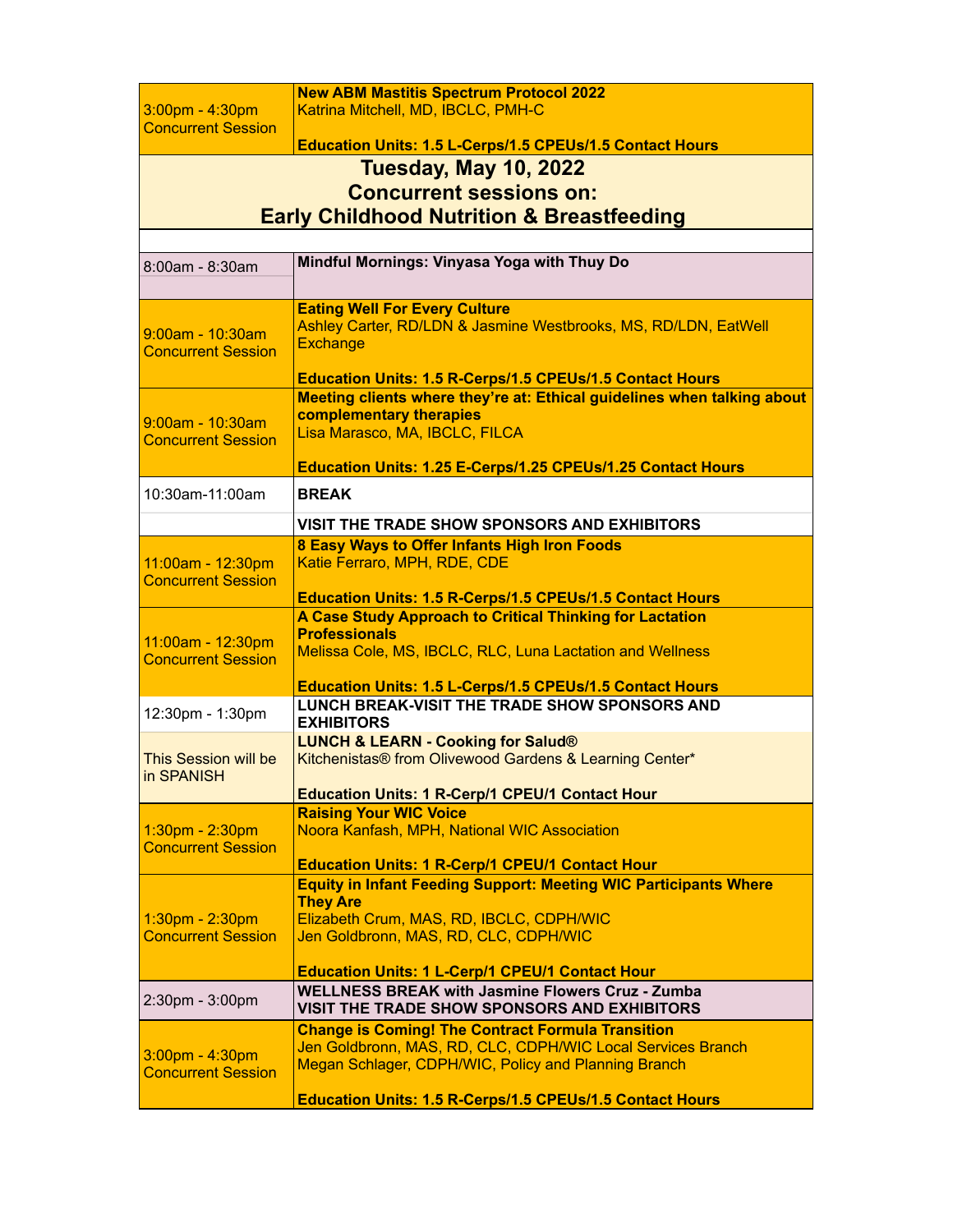| $3:00$ pm - 4:00pm<br><b>Concurrent Session</b> | <b>Ethical Issues in Human Milk Exchange (E-Cerp)</b><br>Naomi Bar-Yam, PhD, ACSW                         |  |
|-------------------------------------------------|-----------------------------------------------------------------------------------------------------------|--|
|                                                 | <b>Education Units: 1 E-Cerp/1 CPEU/1 Contact Hour</b>                                                    |  |
|                                                 | <b>Wednesday, May 11, 2022</b>                                                                            |  |
| <b>Concurrent sessions on:</b>                  |                                                                                                           |  |
|                                                 |                                                                                                           |  |
|                                                 | <b>Equity for ALL Families</b>                                                                            |  |
|                                                 |                                                                                                           |  |
|                                                 |                                                                                                           |  |
| 8:00am - 8:30am                                 | Mindful Mornings with Kelley Axelson & Corrine Ferris<br><b>Visioning Session: Part 1</b>                 |  |
|                                                 | The Long-Term Legacy: Epigenetics, the Microbiome, & Human Milk                                           |  |
| 9:00am - 10:30am                                | Laurel Wilson, IBCLC, BSc, RLC, CLE®, CCCE, CLD, CPPI                                                     |  |
| <b>Concurrent Session</b>                       |                                                                                                           |  |
|                                                 | Education Units: 1.5 L-Cerps/1.5 CPEUs/1.5 Contact Hours<br>Health Plan Panel: CalAIM & WIC, What's next? |  |
| 9:00am - 10:30am                                | Speakers TBD (Anthem & Health Net invited)                                                                |  |
| <b>Concurrent Session</b>                       |                                                                                                           |  |
|                                                 | <b>Education Units: 1.5 R-Cerps/1.5 CPEUs/1.5 Contact Hours</b>                                           |  |
| 10:30am-11:00am                                 | <b>BREAK</b>                                                                                              |  |
|                                                 | VISIT THE TRADE SHOW SPONSORS AND EXHIBITORS                                                              |  |
|                                                 | <b>Confirmation Bias and other Cognitive Errors</b>                                                       |  |
| 11:00am - 12:30pm                               | <b>Catherine Watson Genna, BS IBCLC RLC</b>                                                               |  |
| <b>Concurrent Session</b>                       | Education Units: 1.25 E-Cerps/1.25 CPEUs/1.25 Contact Hours                                               |  |
|                                                 | The Earliest Blueprints: The critical importance of zero to five                                          |  |
| 11:00am - 12:30pm                               | Bryan Post, PhD, LCSW, Parents in Training                                                                |  |
| <b>Concurrent Session</b>                       |                                                                                                           |  |
|                                                 | Education Units: 1.5 R-Cerps/1.5 CPEUs/1.5 Contact Hours                                                  |  |
| 12:30pm - 1:30pm                                | <b>LUNCH BREAK - VISIT THE TRADE SHOW SPONSORS AND</b><br><b>EXHIBITORS</b>                               |  |
|                                                 | <b>LUNCH &amp; LEARN: Vaccinate All 58</b>                                                                |  |
|                                                 | Sonya Harris and Yurina Melara, VA58                                                                      |  |
|                                                 | <b>Preterm Birth Disparities &amp; Contributing Factors</b>                                               |  |
| 1:30pm - 2:30pm                                 | Jessica Wade, March of Dimes, San Diego                                                                   |  |
| <b>Concurrent Session</b>                       |                                                                                                           |  |
|                                                 | <b>Education Units: 1 L-Cerp/1 CPEU/1 Contact Hour</b>                                                    |  |
|                                                 | <b>Beyond a Bite: Sensory Food Exploration for the Neurodiverse</b>                                       |  |
| 1:30pm - 2:30pm                                 | <b>Population</b><br>Yaffi Lvova, RD                                                                      |  |
| <b>Concurrent Session</b>                       |                                                                                                           |  |
|                                                 | <b>Education Units: 1 R-Cerp/1 CPEU/1 Contact Hour</b>                                                    |  |
|                                                 | <b>WELLNESS BREAK: Yin Yoga with Thuy Do</b>                                                              |  |
| 2:30pm - 3:00pm                                 | <b>VISIT THE TRADE SHOW SPONSORS AND EXHIBITORS</b>                                                       |  |
|                                                 | <b>Asian American, Native Hawaiian, and Pacific Islander (AANHPI)</b>                                     |  |
|                                                 | <b>Lactation Collaborative of California: Changing narratives in</b>                                      |  |
| 3:00pm - 4:30pm                                 | <b>AANHPI health</b>                                                                                      |  |
| <b>Concurrent Session</b>                       | <b>Speaker Panel</b>                                                                                      |  |
|                                                 |                                                                                                           |  |
|                                                 | Education Units: 1.5 L-Cerp/1.5 CPEU/1.5 Contact Hour                                                     |  |
|                                                 | <b>Modernizing WIC for the 21st Century</b>                                                               |  |
| $3:00$ pm - 4:00pm<br><b>Concurrent Session</b> | Elizabeth Crum, MAS, RD, IBCLC, CDPH/WIC Local Services Branch                                            |  |
|                                                 | <b>Education Units: 1 R-Cerp/1 CPEU/1 Contact Hour</b>                                                    |  |
|                                                 |                                                                                                           |  |